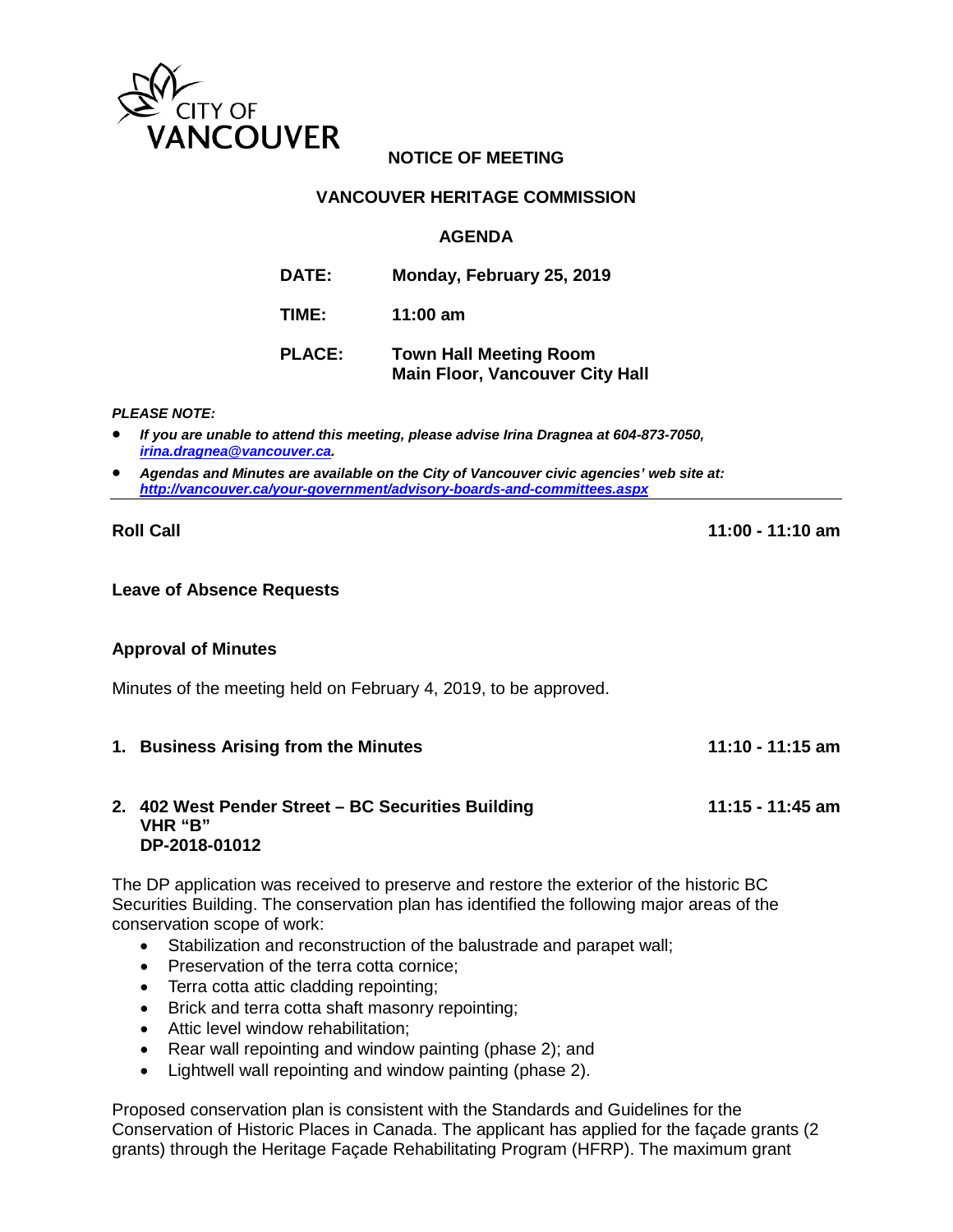amount would be \$50,000 per principle façade, subject to submission of invoices for related costs meeting or exceeding \$100,000 for each of the two façades, upon the project completion. Approval of grants requires Council review and approval as well as the façade grant agreement to be registered on title. The applicant will present the project, including details of the heritage conservation plan. Staff will be available to answer any questions related to the process and the HFRP program if required.

Issues:

- Conservation plan
- Support for façade grants

**Staff:** Zlatan Jankovic, Senior Heritage Planner

**Applicant:** Barry McGinn, Architect, McGinn Engineering and Preservation Ltd. [mcginneng@telus.net]

**Attachments:** Conservation Plan with essential DP application drawings (reduced)

## **3. 646 Richards Street – Holy Rosary Cathedral Renewal Project 11:45 - 12:45pm VHR "A", M - Enquiry**

An inquiry has been received to retain and conserve the Holy Rosary Cathedral and to further develop a portion of the site which is currently occupied by the existing Rectory and Youth Activity Center (Rosary Hall). The Cathedral is listed on the VHR in the "A" category while the adjacent Rectory and Rosary Hall were not evaluated for associated heritage value. The entire site is designated.

The proposal is to seismically and structurally upgrade the Cathedral and to redevelop the rest of the site. The new commercial tower would accommodate additional 36,000 sq. ft. of new Church activity space while providing the funding necessary for the seismic upgrade and heritage conservation. The new commercial space of approximately 194,000 sq. ft. (18 floors) would come on top of the first 5 floors of added church activity space.

The proponent has submitted the comprehensive conservation and seismic upgrade plans, which are generally consistent with the Standards and Guidelines for the Conservation of Historic Places in Canada. Major components of the proposed conservation scope are:

- Conservation of historic masonry;
- Conservation of historic metalwork;
- Roof replacement;
- Gutters and Rain Water Leaders;
- Window rehabilitation;
- Stained glass preservation;
- Seismic structural upgrades to min. S3 level;
- Interpretation Plan;
- Related interior work; and
- Restoration of the south-west Cathedral exterior wall /façade.

The opportunity to restore the south-west facade is a result of the proposed removal of the later additions. Sufficient spatial separation would be maintained between the Cathedral and the new tower. The functional link between the Church and its new activity space in the tower would be maintained through a P1 level connection as well as by a sensitively designed glass connection along the lane. The proposed design development of the new tower creates a compatible background for the existing elaborate architecture of the Cathedral. The shaping of the roof also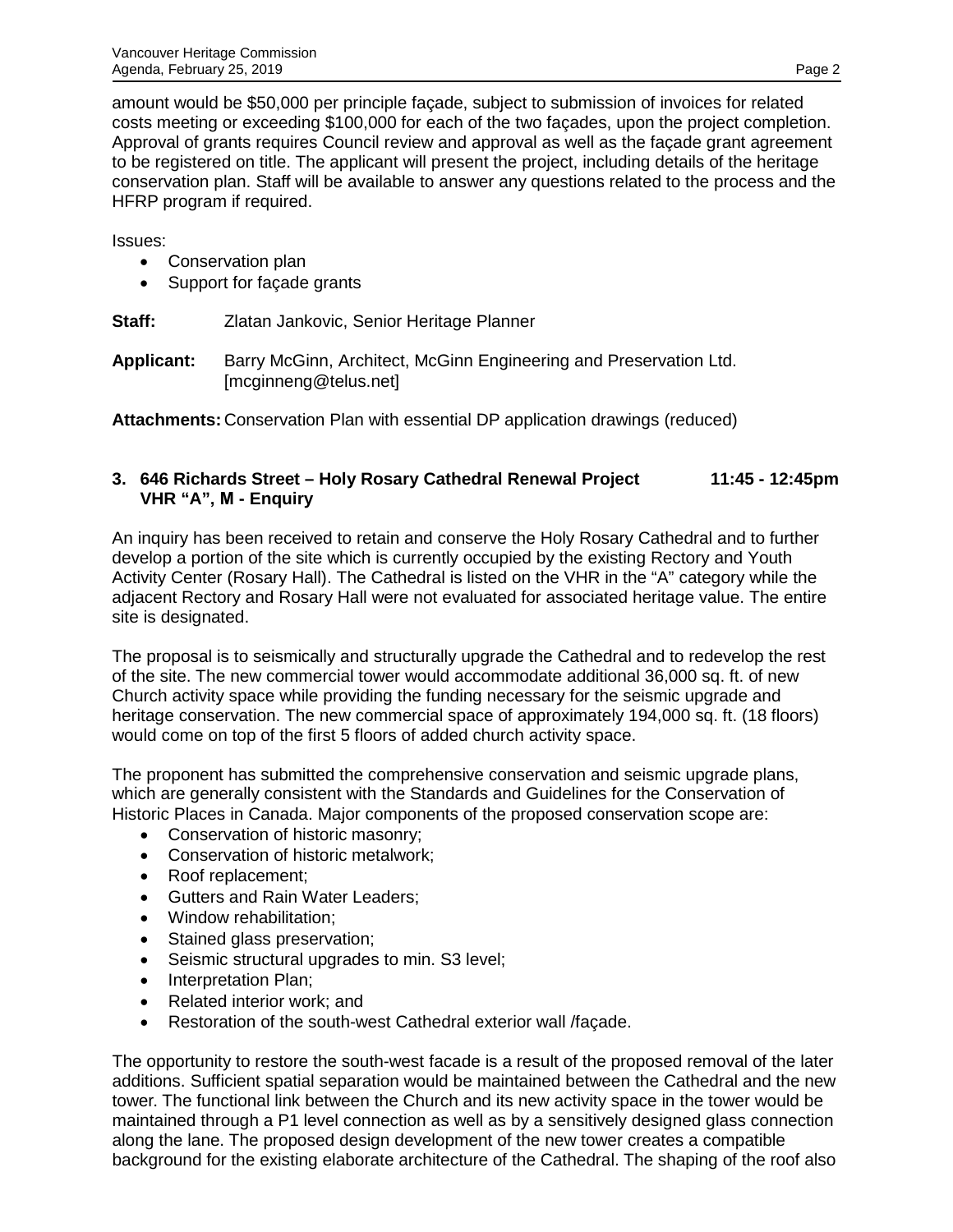contributes to reducing the scale of the new development creating a better proportion in relation to the Church building.

The applicant will present the project, including development scenarios attempting to retain existing additions, details of the proposed heritage conservation plan and the seismic upgrade approach. Staff will be available to answer any questions related to the process, as required.

Issues:

- Proposed redevelopment approach
- Proposed conservation plan, including the seismic upgrade and roof replacement

## **Staff:** Zlatan Jankovic, Senior Heritage Planner

**Applicant:** Malcolm Elliot, Architect, Stantec Architecture Ltd. [MElliot@endallelliot.com] Bruno Wall, President, Wall Financial Robert Lemon, Architect, Heritage Consultant [robert@robertlemon.ca] Levi Stoelting, P.Eng., Glotman – Simpson Consulting Engineers

**Attachments:** Conservation Plan, Seismic Upgrade Strategies Report and essential architectural drawings (reduced)

#### **4. 959 East 35th Avenue – The Bramble Store and Apartment 12:45 - 1:15 pm VHR "B" (proposed), designation and HRA DP-2018-00534**

The Bramble Store and Apartment is a two storey neighbourhood grocery store building constructed in 1921 and enlarged in 1924 by Frederick and Isabelle Bramble. It is valued as the last surviving neighbourhood store on a residential street in the Kensington area and as an increasingly rare type of development in the city and for its continued use as a neighbourhood store. It contains a single apartment above the store. This proposal was presented to the Heritage Commission on November 19, 2018, where it was:

"MOVED by Commissioner Norfolk SECONDED by Commissioner Jacques

THAT the Vancouver Heritage Commission (the "Commission") generally supports the application for 959 East 35th Avenue, the 'Bramble Store', as presented at the November 19, 2018 meeting; and

FURTHER THAT the Commission would like to review the evaluation, the Statement of Significance and Vancouver Heritage Register Subcommittee Report, the detailed existing and proposed condition drawings, the Conservation Plan, the Ownership Plan and a detailed description of the use of outdoor spaces prior to offering its support."

The proposal is to protect and rehabilitate the heritage building and to allow for the construction of a new One-Family Dwelling (with an option for a secondary suite) at the front of the site. The commercial use, not normally allowed in an RS-1 zone, would be permitted and secured from conversion to residential in the future, through a Heritage Revitalization Agreement (HRA) and proposed overall density of 0.93 FSR, 10% over the permitted under RS-1. Other existing nonconforming conditions such as yards and setbacks will be addressed through the HRA.